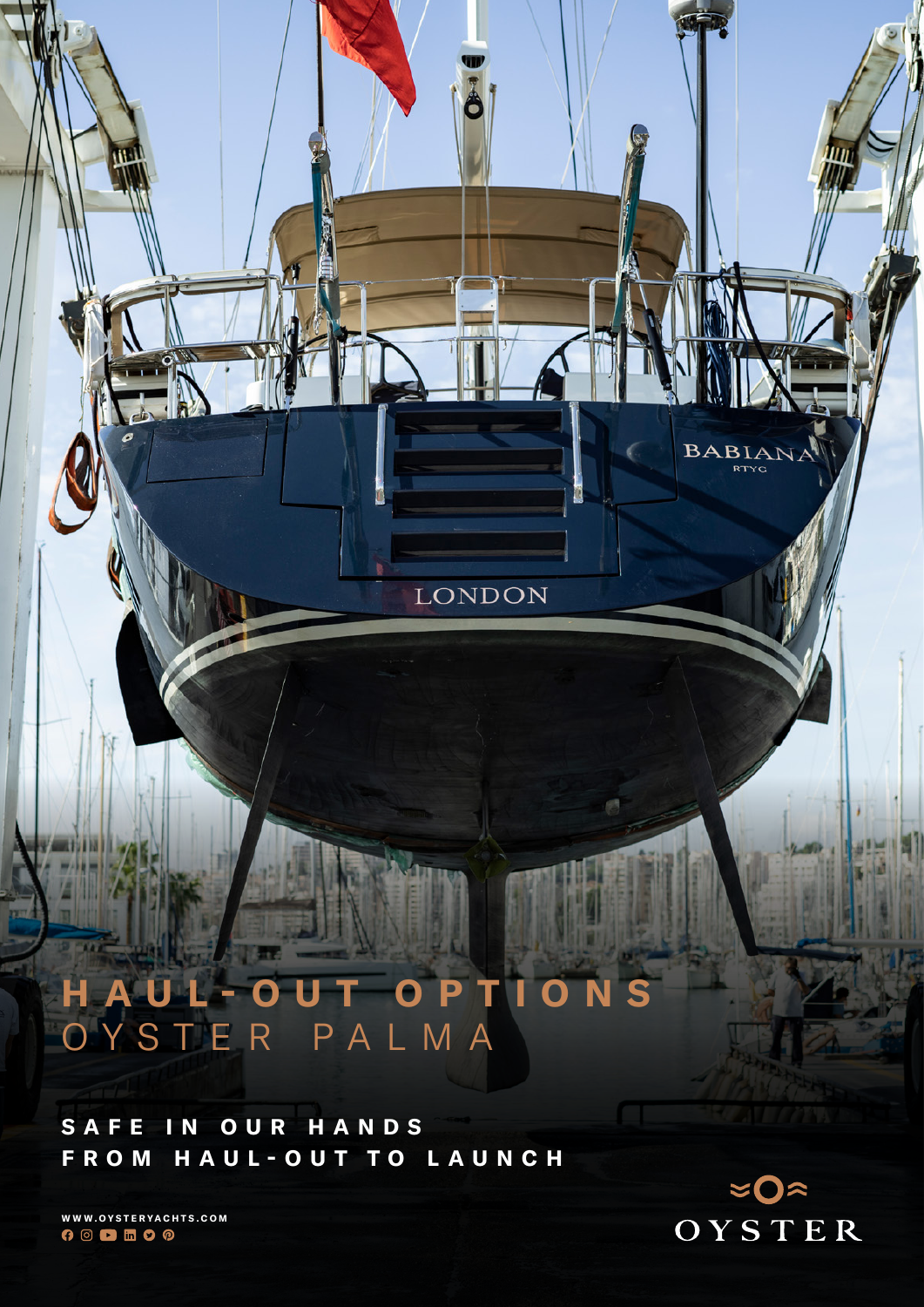#### **OYSTER HAUL-OUT**



#### **W H Y O Y S T E R ?**

Oyster Palma will complete a routine haul-out in your absence, giving you peace of mind every step of the way.

From the moment we book the haul-out, to the moment we return your yacht to its berth, you can rest assure it will be safe in the expert hands of Oyster's team.

If you do not have the time to oversee the project yourself we have dedicated project managers to ensure that everything is carried out to the highest standard. They will provide you with a detailed report of findings and servicing completed during the haul-out.

Carrying out an annual haul-out also provides a historic reference for regular maintenance, should you ever wish to list your yacht for brokerage in the future.









**Oyster Palma manages all types of yachts, providing our world class service, expertise and legendary customer care.** Our proven experience and exptertise of other yacht brands include: Jongert 90, Southern Wind 90, Elegance 88, Wally 24m, Royal Huisman 50m, Nautor Swan, San Lorenzo, Sabre, Hallberg Rassy and Princess.